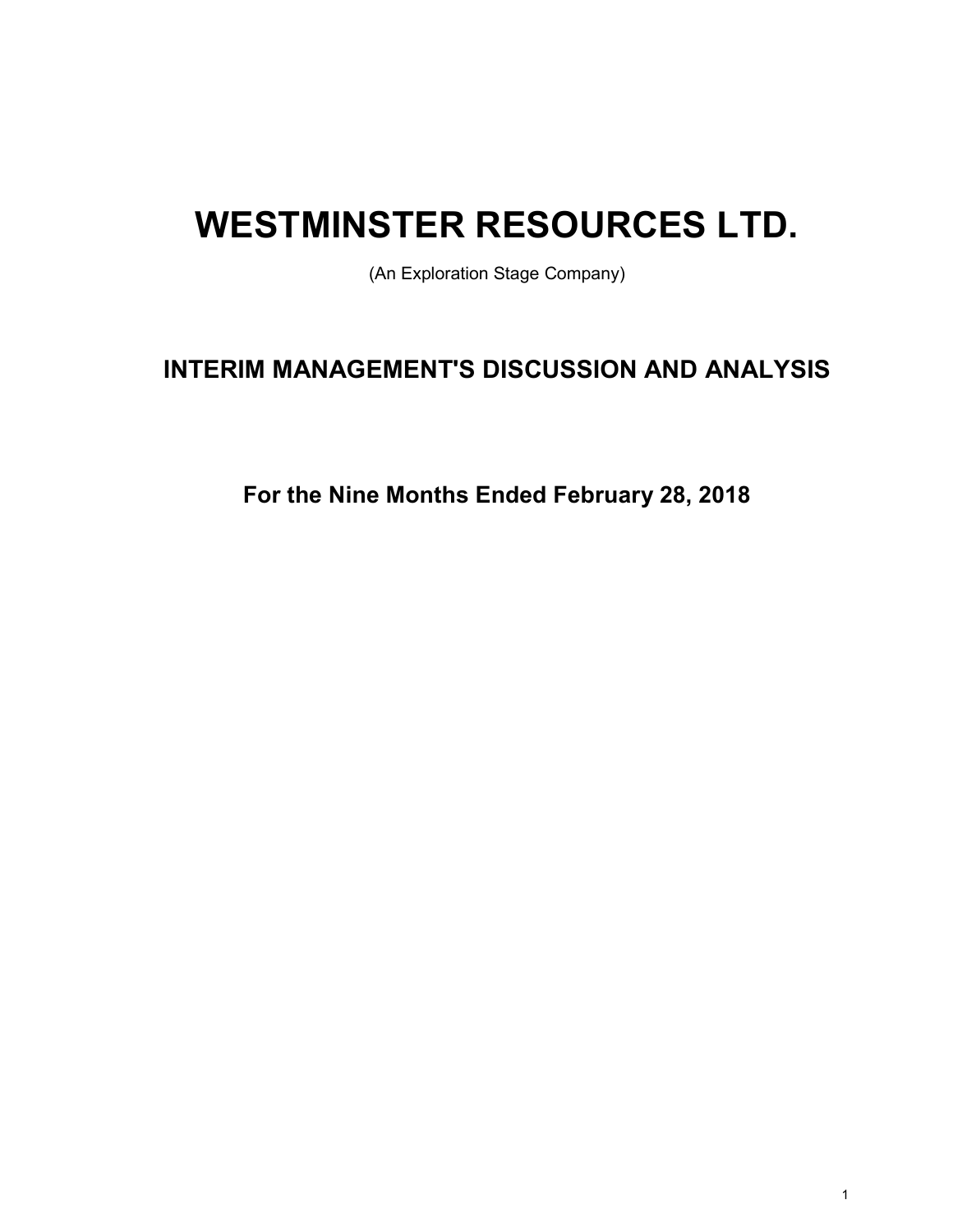Interim Management's Discussion and Analysis – Quarterly Highlights

For the nine months ended February 28, 2018 (Expressed in Canadian Dollars – Unaudited)

#### CAUTIONARY STATEMENT REGARDING FORWARD-LOOKING INFORMATION

Certain information contained or incorporated by reference in this MD&A, including any information as to our future financial or operating performance, constitutes "forward-looking statements". All statements, other than statements of historical fact, are forward-looking statements. The words "believe", "expect", "anticipate", "contemplate", "target", "plan", "intends", "continue", "budget", "estimate", "may", "will", "schedule" and similar expressions identify forward-looking statements. Forward-looking statements are necessarily based upon a number of estimates and assumptions that, while considered reasonable by us, are inherently subject to significant business, economic and competitive uncertainties and contingencies. Known and unknown factors could cause actual results to differ materially from those projected in the forward-looking statements. Such factors include, but are not limited to: fluctuations in the currency markets; fluctuations in the spot and forward price of gold or other commodities; changes in national and local government legislation, taxation, controls, regulations and political or economic developments in Canada and in other countries; business opportunities that may be presented to, or pursued by, us; operating or technical difficulties in connection with mining or development activities; employee relations; litigation; the speculative nature of exploration and development, including the risks of obtaining necessary licenses and permits; and contests over title to properties, particularly title to undeveloped properties. In addition, there are risks and hazards associated with the business of exploration, development and mining, including environmental hazards, industrial accidents, unusual or unexpected formations, pressures, cave-ins, flooding and the risk of inadequate insurance, or inability to obtain insurance, to cover these risks. Many of these uncertainties and contingencies can affect our actual results and could cause actual results to differ materially from those expressed or implied in any forward-looking statements made by, or on behalf of, us. Readers are cautioned that forward-looking statements are not guarantees of future performance. All of the forward-looking statements made in this MD&A are qualified by these cautionary statements.

We disclaim any intention or obligation to update or revise any forward-looking statements whether as a result of new information, future events or otherwise, except to the extent required by applicable laws.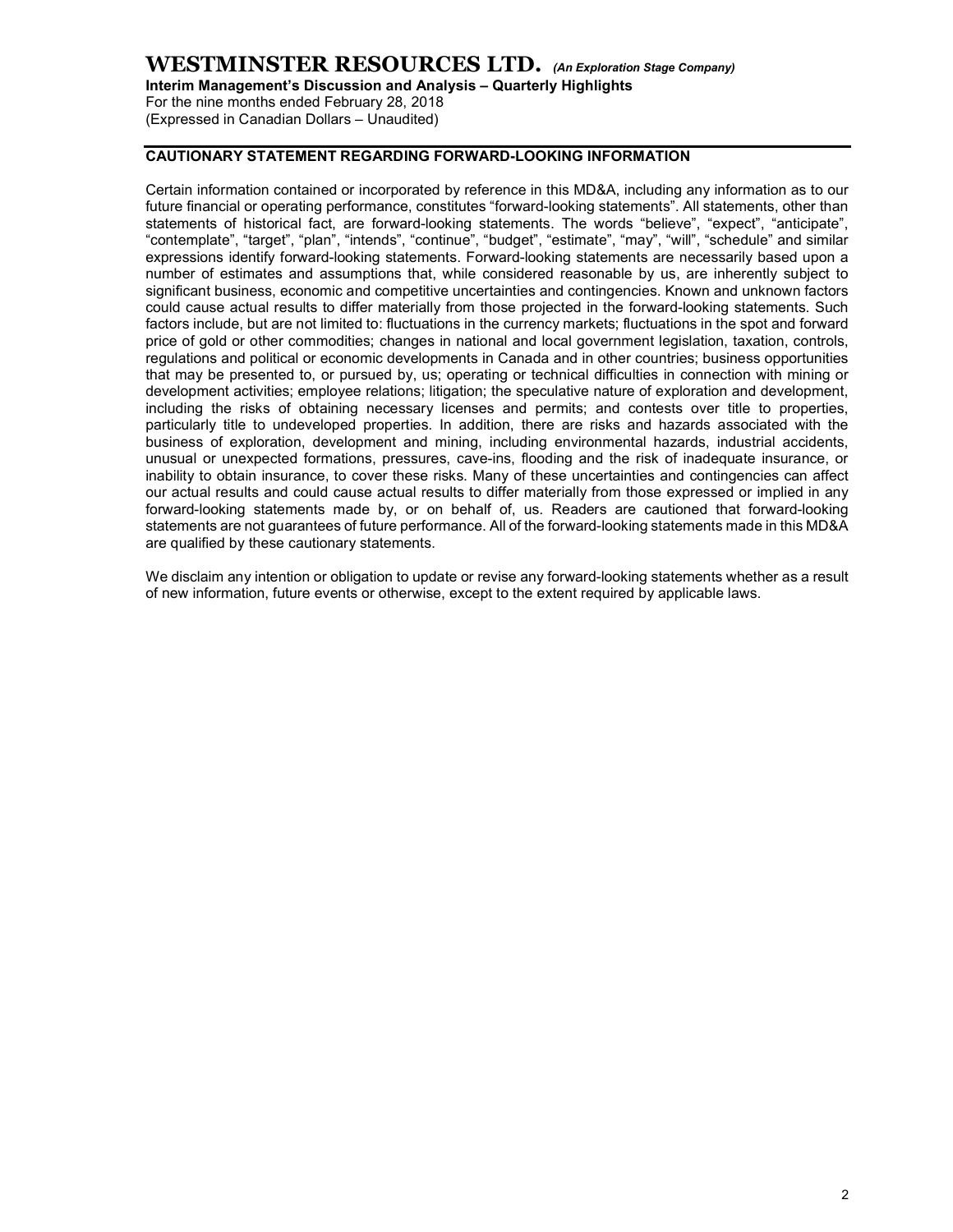For the nine months ended February 28, 2018 (Expressed in Canadian Dollars – Unaudited)

#### 1.1 Date

The following management's discussion and analysis ("MD&A"), which is dated April 26, 2018 provides a review of the activities, results of operations and financial condition of Westminster Resources Ltd. ("the Company" or "Westminster"), as at February 28, 2018 as well as future prospects of the Company. This MD&A should be read in conjunction with the unaudited condensed interim consolidated financial statements of the Company as at and for the nine months ended February 28, 2018 (the "Interim Financial Statements"), together with the audited consolidated financial statements of the Company as at and for the year ended May 31, 2017. All dollar amounts in this MD&A are expressed in Canadian dollars unless otherwise specified (the Company's financial statements are prepared in Canadian dollars). Additional information relating to the Company is available on SEDAR at www.sedar.com.

#### 1.2 Overall Performance

#### 1.2.1 Introduction

Westminster is a resource company that is conducting exploration in Sonora state, Mexico through its whollyowned integrated subsidiaries, Minera Westminster, S.A. de C.V. ("Minera Westminster") and Servicios Westminster, S.A. de C.V. ("Servicios Westminster"). The Company's active exploration interests are located in Sonora near Obregon. The mineral concessions, which have been acquired by staking, option agreements and through outright purchases, are prospective for gold, copper and silver. The Company is also conducting exploration on the MER Lithium Project in the Northwest Territories of Canada.

Within the El Cobre property concession, which covers an area of approximately 17,854 hectares there are 2 projects; the Guayacan and the Sierra. Mineralization in this area is characterized by high grade goldcopper-silver veins, breccias, and diatremes associated with porphyry deposit-style mineralized systems. The ground which comprises the El Cobre property, before the Company initiated its exploration program, had not been previously explored using modern exploration methodologies nor had it been previously drill tested.

In addition to the above, on September 12, 2017, the Company entered into a binding Letter of Intent with Latin Resources Limited ("Latin") (ASX: LRS) to acquire a 100% interest in the Ilo Norte and Ilo Este copper projects, (the "Projects") located in southern Peru. Latin is at arms' length to the Company.

The Projects comprise a number of concessions totalling over 36,000 hectares located in the highly prospective coastal IOCG/Porphyry Copper belt of Southern Peru. Latin has carried out exploration drilling and has successfully demonstrated substantial upside for development of the Projects. Within 100 km of the Projects, the region is the source of around half of Peru's copper production (the world's third largest copper producing nation). The TSX Venture Exchange (the "exchange") provided conditional approval of the acquisition on Devember 7, 2017, and the Company announced the parties signed a Definitive Agreement on the acquisition of the Projects on February 13, 2018. The Company continues to move forward to close the acquisition. The details of the Definitive Agreement are discussed further below in this MDA. The Company also continues to review and investigate other projects which may fit the Company's overall capabilities and goals.

#### 1.2.2 Financial conditions

At February 28, 2018, the Company had no long-term debt and its credit and interest rate risks are limited to interest bearing assets of cash. At February 28, 2018, the Company had \$763,213 in cash (May 31, 2017 - \$11,410) and working capital of \$727,287 (May 31, 2017 – a working capital deficiency of \$59,033).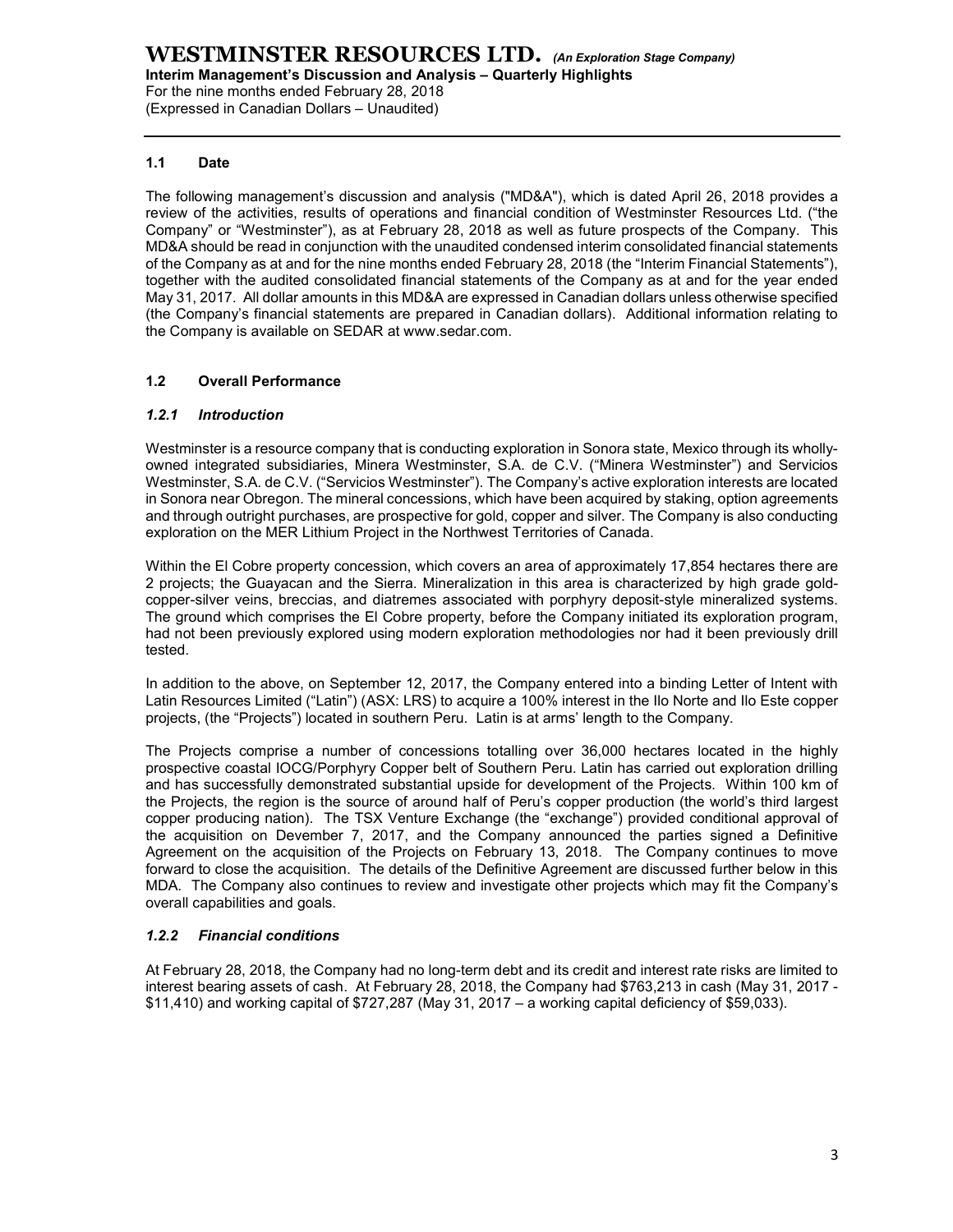Interim Management's Discussion and Analysis – Quarterly Highlights

For the nine months ended February 28, 2018 (Expressed in Canadian Dollars – Unaudited)

#### 1.2.3 Outlook and Recent Exploration Activity

For the nine months ended February 28, 2018, the Company did not complete any exploration activities on any of its exploration projects in Mexico or Canada, other than property maintenance of relatively small dollar amounts, the focus has instead been on raising capital raising. In the first half of the fiscal year, the Company completed two financings which resulted in the issuance of 11,715,000 common shares for total gross proceeds of \$2,043,900. The resulting financings have resulted in the Company re-focusing its priorities which includes reviewing its existing projects in Mexico and Canada and considering future exploration programs thereon and on the Projects located in Peru, the continuing review of other mineral projects that may fit within the Company's portfolio, and the possibility of sourcing possible other additional funding and/or pursue industry partnerships. The following information presents details on the Company's properties and recent exploration and evaluation activities in Mexico and Canada.

#### Exploration Highlights

#### Sierra Target

During mid-2013, field crews discovered the "Sierra Target" on the Company's 100% owned El Cobre property Sonora, Mexico. The new Sierra Target consists of hydrothermal breccias, with diatreme characteristics and occurs in Miocene volcanic units at an elevation of some 700 metres above, and further to the West of the Montoso porphyry system.

A campaign of exploration along strike and to depth is warranted as the Sierra target hydrothermal breccias with diatreme characteristics and high-sulphidation system affinities make the potential at the Sierra system attractive.

#### Guayacan

In the Northwest corner of the El Cobre property the Guayacan copper gold silver prospect has been expanded by extensive soil sampling and prospecting. Exposures of copper silver and gold mineralization related to pink granite intrusive bodies have been identified along a strike length of 4 kilometres.

#### North Guayacan Target

A 500 m long target area designated "North Guayacan" is exposed as a zone of intense clay and sericite intrusive alteration with red ochre iron oxides on fractures, and in quartz veinlets and breccia zones. Several historic hand dug workings are present in the partially exposed altered granite and granodiorite and on local structures.

#### Red Soil and SGH Geochemical anomalies target

About 800 metres SE from the North Guayacan historic diggings a 50 metre by 200 metre area of intensely altered sericite-iron oxide bearing granite is exposed. Rusty hematite quartz veinlets and iron oxides in fractures are exposed in creek banks and flat areas. Intensely red coloured soils are found with sericite bordering quartz veinlets and iron oxide veins.

The Company considers this exposed zone to be a high priority target.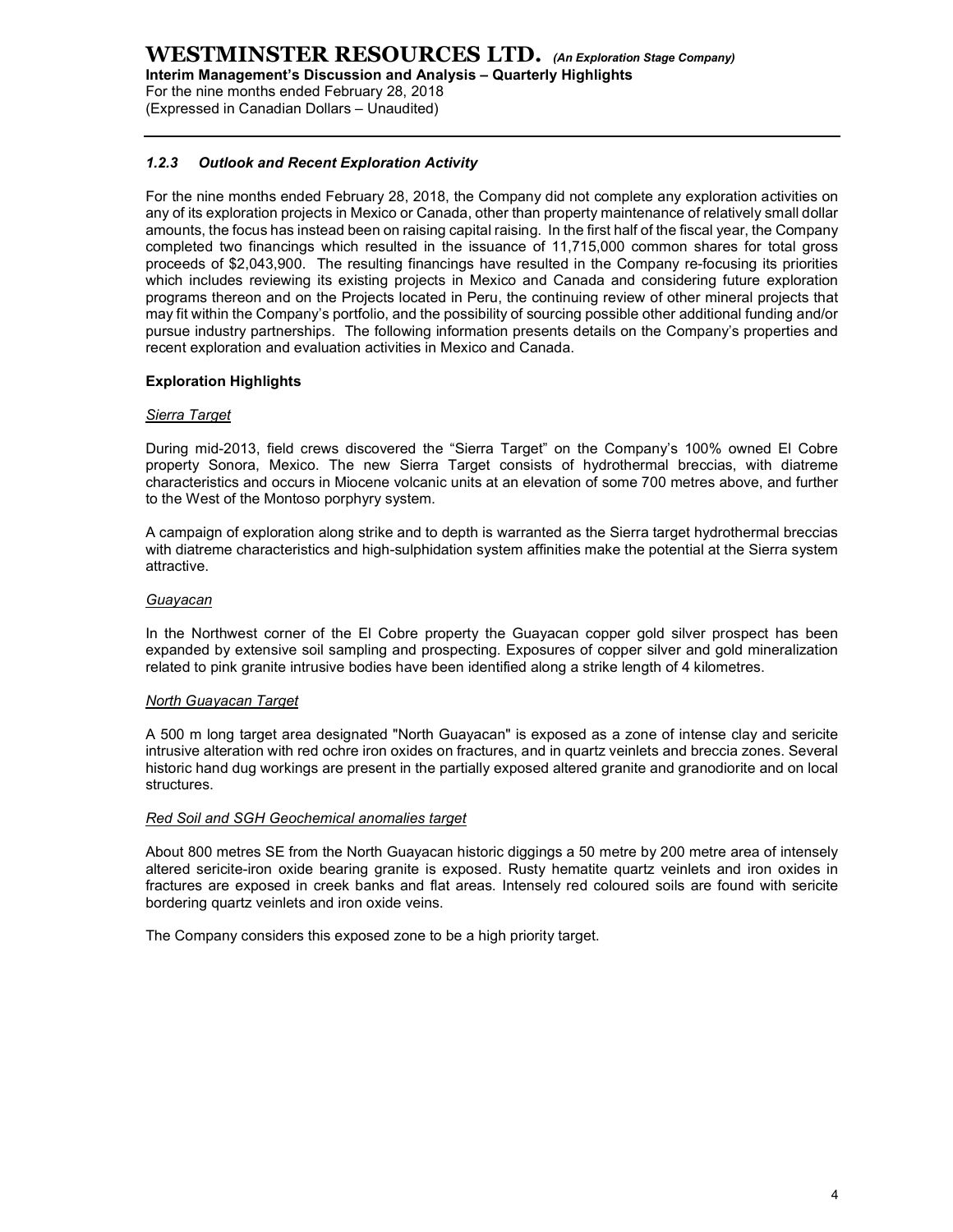Interim Management's Discussion and Analysis – Quarterly Highlights

For the nine months ended February 28, 2018 (Expressed in Canadian Dollars – Unaudited)

#### Middle Guayacan Skarn - Hornfels and Felsic unit zone

Approximately 1600 metres south-east from the North Guayacan old hand dug workings, the Company has made important discoveries during follow-up of precious metal soil survey geochemical anomalies. Several small exposures of mineralized underlying bedrock were located on a ridge as windows through a thin veneer of Tertiary andesitic volcanic rocks. This ridge area is adjacent to an extensive SGH soil anomaly target. The newly discovered Middle Guayacan Skarn - Hornfels and Felsic unit target is 400 metres south-east from the high grade intermediate sulphidation epithermal veins in the RED SOIL target previously described. The newly located zone consists of secondary copper mineralization in magnetite-epidote bearing skarn rocks and silicified, altered intrusive rocks (Hornfels) found in bedrock windows in the ridge and talus cover at anomalous soil survey sample sites.

The Company interprets these Skarn-Hornfels-Felsic zones as halo styles of mineralization typically found peripheral to porphyry systems.

#### Middle Guayacan Copper Soil and Old Hand Dug Pit Zones

Approximately one kilometre west of the Middle Guayacan Skarn ridge zone in a flat area, some old shallow hand diggings in intensely altered sericitic and red ochre stained iron oxide rich rock debris were discovered.

This new 50 m by 300 m subcropping malachite and chrysocollla secondary copper mineral bearing zone lies about 300 m further west from the intermittent low ridge of altered granitic subcrop (dyke) which runs north to south joining the North Guayacan and South Guayacan –Copper Shaft mineralized zones.

#### South Guayacan Target

This prospect area lies on a north to south linear trend of the altered granitic dyke which bisects the 3.5 kilometre-wide magnetic low comprising the Guayacan airborne target anomaly. The variably sericiticaltered, low granitic ridge and adjacent flats contain anomalous geochemical soil survey multi element sample sites. Two east to west granite dykes and related structures cross cut the ridge.

The South Guayacan-Copper Shaft zone is located in the granitic dyke ridge about 2.7 kilometres directly south of the old North Guayacan diggings. It is characterized by an east-west crosscutting structure hosting quartz and iron oxides on fractures and in sericitic altered granite.

The Far South - South Guayacan Zone is about a kilometre further south from the historic South Guayacan Shaft. This target lies in a flat lying area on the southern edge of the entire Guayacan circular pattern airborne magnetic anomaly. Precious metal soil survey geochemical anomalous sample sites are present in a 200 metre area where sericite altered granite occurring as subcrop is intruded by various styles and intensities of quartz breccia bodies and veins. These showings are similar to the quartz breccia found 3.5 kilometres north at the North Guayacan zone and at other zones scattered across the Guayacan target.

#### South Guayacan – Far East Epithermal Target

In 2015 during follow-up of anomalous geochemical gold-in soil sample sites located about 1,000 to 1,200 metres directly east from the South Guayacan-Copper Shaft Target, some old surface prospect diggings were located on an east facing Tertiary volcanic cover ridge and slope. These diggings are adjacent to flat land to the east where an area of some hundreds of metres of clay-sericite and red soil altered material is exposed. The diggings and this area of intense alteration are positioned on the flank of the more intense low magnetic patterns present on the far eastern side of the 3.5-kilometre-wide circular magnetic anomaly outlining the entire Guayacan mineralized system.

Westminster's recent exploration of the new surface exposures of precious metals across the highly prospective Guayacan region has been successful in expanding and specifically defining priority exploration targets.

#### Navojoa Project

In view of the difficulties in accessing exploration funding the Company has relinquished its interests in the remaining claims, with the exception of one 30-hectare concession, that comprise the Navojoa Project.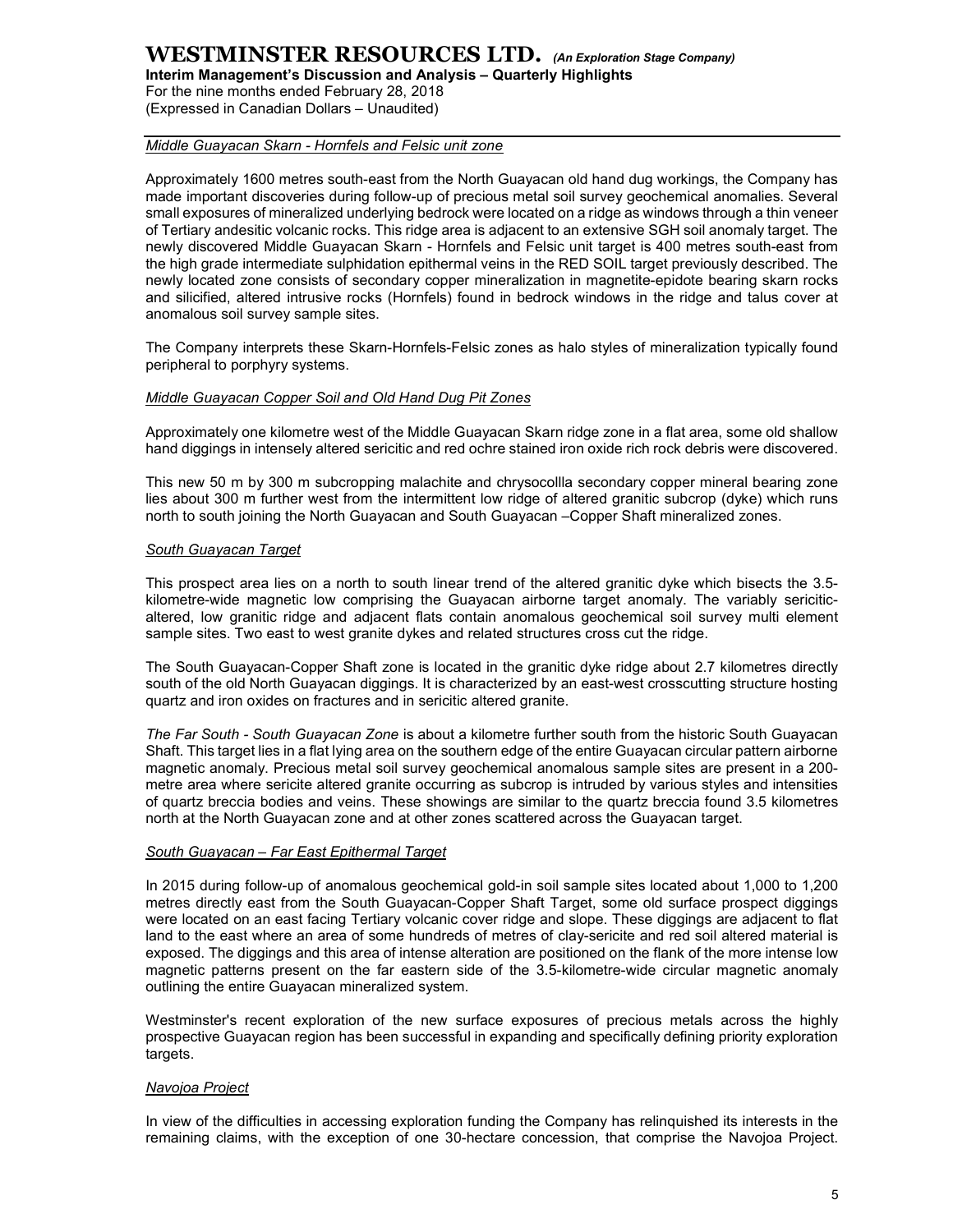Interim Management's Discussion and Analysis – Quarterly Highlights

For the nine months ended February 28, 2018 (Expressed in Canadian Dollars – Unaudited)

These relinquished claims include the La Kala, La Kala 2, Tres Hermanos, Encenada and the El Puerto concessions. As a result, the Company has written down the Navojoa Project to \$Nil.

#### Mer Lithium Project, NWT

In July 2016 the Company closed the acquisition of four lithium prospective claims in the Yellowknife Pegmatite Belt, located east of Yellowknife in the Northwest Territiories of Canada. A field exploration program was completed by Aurora Geosciences Ltd., of Yellowknife NWT and the results reported in WMR 16-09 press release. The exploration program at MER property in the Yellowknife Pegmatite Belt encountered the presence of high-grade lithium-bearing mineralization and identified a total of 15 dyke-like targets from aerial photography. Two spodumene-bearing pegmatite dykes, located 50 metres apart, were sampled during this work program. The spodumene is described as coarse to very coarse in size and grey to green in colour.

#### 1.3 Selected Annual Financial Information

|                                  | 2017      |     | 2016      |    | 2015          |
|----------------------------------|-----------|-----|-----------|----|---------------|
| Net and comprehensive loss       | (345.012) | د . | (928.551) |    | .862.499)     |
| Basic and diluted loss per share | (0.07)    |     | (0.34)    |    | $.20^{\circ}$ |
| Total assets                     | 2.532.268 |     | 718. .    | ۰D | .420.604      |

#### 1.4 Results of Operations

| The following table presents selected financial information for the last three fiscal years ended May 31, 2017,<br>2016 and 2015.<br>2017<br>2016<br>2015<br>(928, 551)<br>(345, 012)<br>(1,862,499)<br>Net and comprehensive loss<br>\$<br>\$<br>\$<br>\$<br>\$<br>\$<br>Basic and diluted loss per share<br>(0.07)<br>(0.34)<br>(1.20)<br>\$2,532,268<br>Total assets<br>\$2,718,172<br>\$<br>2,420,604<br>1.4<br><b>Results of Operations</b><br>The details of the general and administrative expenses for the nine months ended February 28, 2018 and<br>2017 are as follows:<br>Nine Months Ended,<br>February 28,<br>2018<br>2017<br><b>Expenses</b><br>\$<br>643,376 \$<br>Consulting fees<br>69,925<br>Share-based payments<br>320,813<br>10,000<br>77,300<br>106,000<br>Management fees<br>Office<br>94,500<br>8,189<br>Accounting, audit, and legal<br>55,334<br>77,076<br>11,932<br>Regulatory and filing fees<br>19,578<br>Travel & entertainment<br>55,672<br>15,073<br>2,418<br>834<br>Bank charges and interest<br>Conferences and investor relations<br>81,318<br>83,665<br>Amortization<br>5,925<br>9,827 | 1.3<br><b>Selected Annual Financial Information</b> |  |  |  |
|-----------------------------------------------------------------------------------------------------------------------------------------------------------------------------------------------------------------------------------------------------------------------------------------------------------------------------------------------------------------------------------------------------------------------------------------------------------------------------------------------------------------------------------------------------------------------------------------------------------------------------------------------------------------------------------------------------------------------------------------------------------------------------------------------------------------------------------------------------------------------------------------------------------------------------------------------------------------------------------------------------------------------------------------------------------------------------------------------------------------------------|-----------------------------------------------------|--|--|--|
|                                                                                                                                                                                                                                                                                                                                                                                                                                                                                                                                                                                                                                                                                                                                                                                                                                                                                                                                                                                                                                                                                                                             |                                                     |  |  |  |
|                                                                                                                                                                                                                                                                                                                                                                                                                                                                                                                                                                                                                                                                                                                                                                                                                                                                                                                                                                                                                                                                                                                             |                                                     |  |  |  |
|                                                                                                                                                                                                                                                                                                                                                                                                                                                                                                                                                                                                                                                                                                                                                                                                                                                                                                                                                                                                                                                                                                                             |                                                     |  |  |  |
|                                                                                                                                                                                                                                                                                                                                                                                                                                                                                                                                                                                                                                                                                                                                                                                                                                                                                                                                                                                                                                                                                                                             |                                                     |  |  |  |
|                                                                                                                                                                                                                                                                                                                                                                                                                                                                                                                                                                                                                                                                                                                                                                                                                                                                                                                                                                                                                                                                                                                             |                                                     |  |  |  |
|                                                                                                                                                                                                                                                                                                                                                                                                                                                                                                                                                                                                                                                                                                                                                                                                                                                                                                                                                                                                                                                                                                                             |                                                     |  |  |  |
|                                                                                                                                                                                                                                                                                                                                                                                                                                                                                                                                                                                                                                                                                                                                                                                                                                                                                                                                                                                                                                                                                                                             |                                                     |  |  |  |
|                                                                                                                                                                                                                                                                                                                                                                                                                                                                                                                                                                                                                                                                                                                                                                                                                                                                                                                                                                                                                                                                                                                             |                                                     |  |  |  |
|                                                                                                                                                                                                                                                                                                                                                                                                                                                                                                                                                                                                                                                                                                                                                                                                                                                                                                                                                                                                                                                                                                                             |                                                     |  |  |  |
|                                                                                                                                                                                                                                                                                                                                                                                                                                                                                                                                                                                                                                                                                                                                                                                                                                                                                                                                                                                                                                                                                                                             |                                                     |  |  |  |
|                                                                                                                                                                                                                                                                                                                                                                                                                                                                                                                                                                                                                                                                                                                                                                                                                                                                                                                                                                                                                                                                                                                             |                                                     |  |  |  |
|                                                                                                                                                                                                                                                                                                                                                                                                                                                                                                                                                                                                                                                                                                                                                                                                                                                                                                                                                                                                                                                                                                                             |                                                     |  |  |  |
|                                                                                                                                                                                                                                                                                                                                                                                                                                                                                                                                                                                                                                                                                                                                                                                                                                                                                                                                                                                                                                                                                                                             |                                                     |  |  |  |
|                                                                                                                                                                                                                                                                                                                                                                                                                                                                                                                                                                                                                                                                                                                                                                                                                                                                                                                                                                                                                                                                                                                             |                                                     |  |  |  |
|                                                                                                                                                                                                                                                                                                                                                                                                                                                                                                                                                                                                                                                                                                                                                                                                                                                                                                                                                                                                                                                                                                                             |                                                     |  |  |  |
|                                                                                                                                                                                                                                                                                                                                                                                                                                                                                                                                                                                                                                                                                                                                                                                                                                                                                                                                                                                                                                                                                                                             |                                                     |  |  |  |
|                                                                                                                                                                                                                                                                                                                                                                                                                                                                                                                                                                                                                                                                                                                                                                                                                                                                                                                                                                                                                                                                                                                             |                                                     |  |  |  |
|                                                                                                                                                                                                                                                                                                                                                                                                                                                                                                                                                                                                                                                                                                                                                                                                                                                                                                                                                                                                                                                                                                                             |                                                     |  |  |  |
|                                                                                                                                                                                                                                                                                                                                                                                                                                                                                                                                                                                                                                                                                                                                                                                                                                                                                                                                                                                                                                                                                                                             |                                                     |  |  |  |
|                                                                                                                                                                                                                                                                                                                                                                                                                                                                                                                                                                                                                                                                                                                                                                                                                                                                                                                                                                                                                                                                                                                             |                                                     |  |  |  |
| (1,348,588)<br>(400, 167)<br>Operating loss                                                                                                                                                                                                                                                                                                                                                                                                                                                                                                                                                                                                                                                                                                                                                                                                                                                                                                                                                                                                                                                                                 |                                                     |  |  |  |

The Company's general and administrative ("G&A") expenses for the nine months ended February 28, 2018 was \$1,348,588 compared to the prior comparable period of \$400,167. The increase is attributed to a substantial increase in consulting fees in support of reviewing potential acquisitions, executing on the Peru copper/gold acquisition, and executing financings in the period, however it should be highlighted that \$320,813 of the current periods expenses is non-cash share-based payments.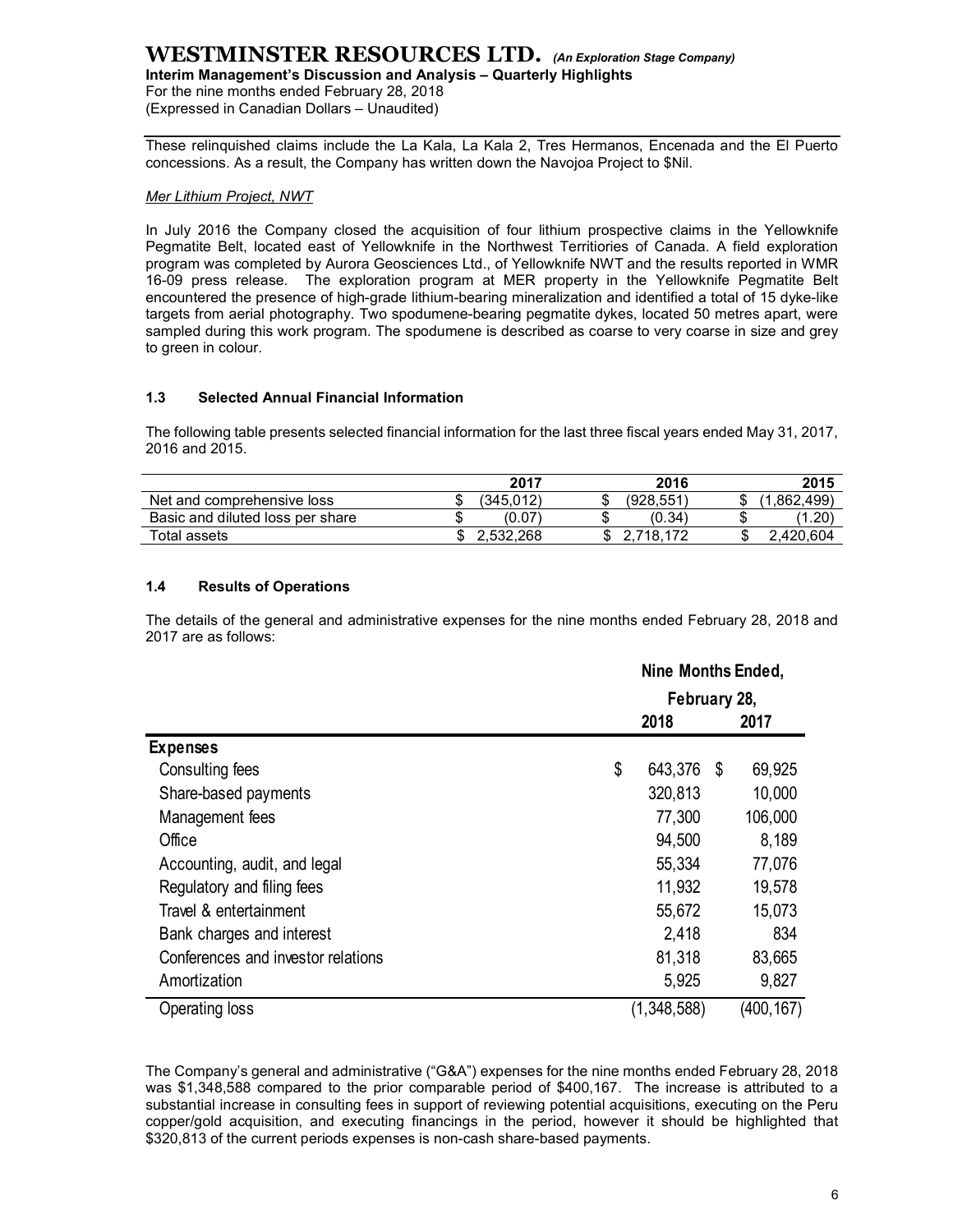#### WESTMINSTER RESOURCES LTD. (An Exploration Stage Company) Interim Management's Discussion and Analysis – Quarterly Highlights

#### 1.5 Summary of Quarterly Results

| <b>WESTMINSTER RESOURCES LTD.</b> (An Exploration Stage Company)<br>Interim Management's Discussion and Analysis - Quarterly Highlights<br>For the nine months ended February 28, 2018<br>(Expressed in Canadian Dollars - Unaudited)                                                                                                 |                  |                    |      |             |                 |  |
|---------------------------------------------------------------------------------------------------------------------------------------------------------------------------------------------------------------------------------------------------------------------------------------------------------------------------------------|------------------|--------------------|------|-------------|-----------------|--|
| Net loss for the nine months ended February 28, 2018 was \$1,346,433, or \$0.06 per common share<br>compared to a loss of \$312,553, or \$0.07 per share for the prior comparable period.                                                                                                                                             |                  |                    |      |             |                 |  |
| 1.5<br><b>Summary of Quarterly Results</b>                                                                                                                                                                                                                                                                                            |                  |                    |      |             |                 |  |
| The following table sets out certain unaudited financial information of the Company for each of the last eight<br>quarters, beginning with the fourth quarter of fiscal 2016. This financial information has been prepared in<br>accordance International Accounting Standard ("IAS") 34 Interim Financial Reporting using accounting |                  |                    |      |             |                 |  |
| policies consistent with IFRS issued by the International Accounting Standards Board ("IASB").<br>Quarterly results are highly variable for exploration companies depending on whether the Company has any<br>property write-downs, share-based payments expenses and gain or losses resulting from foreign exchange.                 | Q3 2018          | Q2 2018            |      | Q1 2018     | Q4 2017         |  |
| Net (loss) income                                                                                                                                                                                                                                                                                                                     | \$<br>(295, 045) | S<br>(273, 378)    | \$   | (778, 010)  | \$<br>(32, 458) |  |
| Per share                                                                                                                                                                                                                                                                                                                             | \$<br>(0.01)     | $(0.01)$ \$<br>\$  |      | $(0.03)$ \$ | (0.01)          |  |
|                                                                                                                                                                                                                                                                                                                                       | Q3 2017          | Q2 2017            |      | Q1 2017     | Q4 2016         |  |
| Net (loss) income                                                                                                                                                                                                                                                                                                                     | \$<br>(1, 953)   | (174, 374)<br>- \$ | - \$ | (136, 227)  | \$<br>(457,068) |  |

#### 1.6 Liquidity

The recovery of the Company's investment in exploration and evaluation properties and the attainment of profitable operations are dependent upon the discovery and development of economic precious and base metal reserves and the ability to arrange sufficient financing to bring these reserves into production. The ultimate outcome of these matters cannot presently be determined.

As the Company is in the exploration stage, no mineral producing revenue has been generated to date. The ability of the Company to meet its obligations and continue the exploration and development of its mineral properties is dependent upon its ability to continue to raise adequate financing. Historically, operating capital and exploration requirements have been funded primarily from equity financing, joint ventures, disposition of mineral properties and investments. There can be no assurance that such financing will be available to the Company in the amount required at any time or for any period or, if available, that it can be obtained on terms satisfactory to the Company. Based on the amount of funding raised, the Company's exploration program may be tailored accordingly.

Other than those obligations disclosed in the notes to its condensed interim consolidated financial statements and discussed in this MD&A, the Company has no other long-term debt, capital lease obligations, operating leases, or any other long-term obligations. The Company has no outstanding debt facility upon which to draw.

The Company's cash position as at February 28, 2018 was \$763,213 (May 31, 2017 - \$11,410) and had a working capital position of \$727,287 (May 31, 2017 – working capital deficiency of \$59,033).

Historically, the Company's only source of funding has been the issuance of equity securities for cash. The Company has issued common share capital pursuant to private placement financings, and the exercise of warrants and options. The Company's access to exploration financing when the financing is not transaction specific is always uncertain. There can be no assurance of continued access to significant equity funding. The Company's ability to raise additional funds may be impacted by future exploration results and changes in metal prices or market conditions.

A detail of the Company's recently completed private placements are discussed in the section that follows.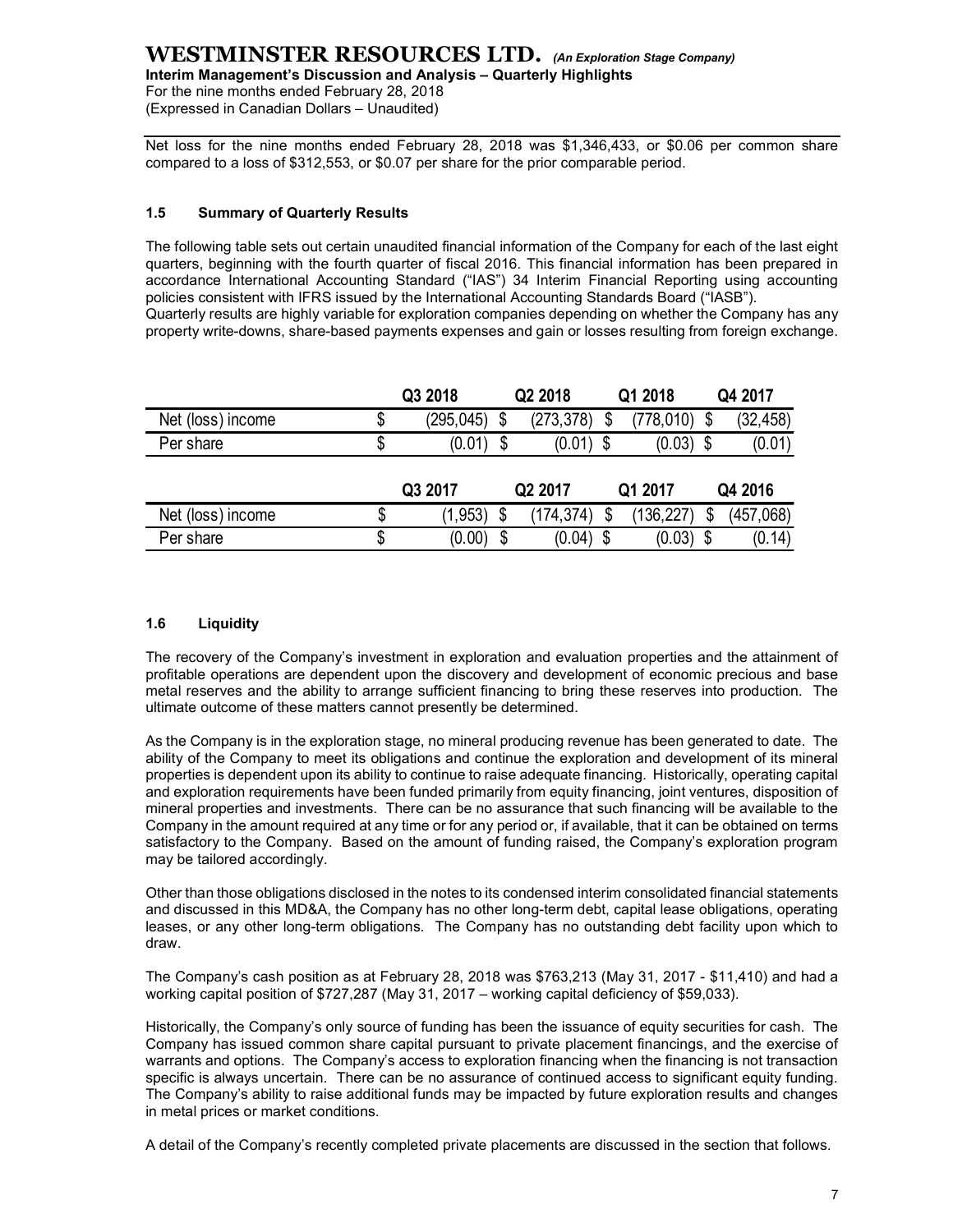#### 1.7 Capital Resources

During the nine months ended February 28, 2018, the Company completed the following private placements:

- On June 16, 2017, the Company closed a private placement first announced on May 3, 2017 for 12,020,000 units at \$0.12 per unit for gross proceeds of \$1,442,400. Each unit is comprised of one common share at \$0.12 and one common share purchase warrant at \$0.16 for five years. This placement was closed in two tranches, the first on May 25, 2017 in the amount of 8,150,000 units and the balance of 3,870,000 units on June 16, 2017.
- On August 11, 2017, the Company closed a private placement for the issuance of 7,495,000 units at \$0.20 per unit for a total of \$1,499,000 gross proceeds. Each unit is comprised of one common share at \$0.20 and one-half common share purchase warrant. Each full share purchase warrant will allow the holder to purchase one additional common share at \$0.35 for one year. The Company incurred a total of \$61,736 in finder's fees and regulatory charges in connection with this private placement. In addition, the Company issued a total of 262,500 share purchase broker warrants in connection with this private placement. at \$0.20 and one-half common share purchase warrant Each full share purchase warrant will allow the<br>of S617.88 in finder's frees and regulatory charges in connection with this private placement. In addition<br>of \$61.78 in f
- On November 15, 2017 the Company issued 350,000 common shares as part of a non-brokered private placement filed on August 11, 2017 and approved by the TSX on November 15, 2017 for gross proceeds of \$80,500. The units consisted of one common share of the Company at \$0.23 and one-half warrant at \$0.35 for 12 months from the date if the issuance of the common stock. or one year. The Company incurred a total<br>tion with this private placement. In addition,<br>eer warrants in connection with this private<br>on shares as part of a non-brokered private<br>(on November 15, 2017 for gross proceeds<br>e C F81,738 in finder's fees and regulatory charges in connection with this private placement. In addition,<br>The Company issued a total of 262,500 share purchase broker warrants in connection with this private<br>lacement.<br>In Nove

#### 1.8 Off-Balance Sheet Arrangements

The Company has no off-balance sheet arrangements.

#### 1.9 Transactions with Related Parties

Key management personnel are persons responsible for planning, directing and controlling the activities of the entity, and include all directors and officers. Key management compensation during the nine months

|                     | Nine months ended | Nine months ended |
|---------------------|-------------------|-------------------|
|                     | February 28, 2018 | February 28, 2017 |
| Short-term benefits | 77.300            | 109.000           |

Included in short term benefits are the following:

- (i) \$22,300 (2017 \$90,000) paid to Floralynn Investments Inc., a company controlled by Glen Indra, the Company's Chief Executive Officer.
- (ii) \$Nil (2017 \$19,000) paid to Diversity Clues Consulting, a company controlled by Oleg Scherbina, the Company's Chief Financial Officer.
- (iii) \$55,000 (2017 \$Nil) in consulting fees paid to a company controlled by a director of the Company.

 Included in accounts receivable is \$34,461 (May 31, 2017 - \$Nil) receivable from Jaxon Mining Inc., a Company with common directors, for shared office space and administrative expenses. During the nine months ended February 28, 2018, the Company received \$180,848 (2017 - \$Nil) from Jaxon Minerals Inc. for shared office and administrative expenses.

Included in accounts payable is \$16,200 (2017- \$309,750) in key management compensation payable to directors and officers.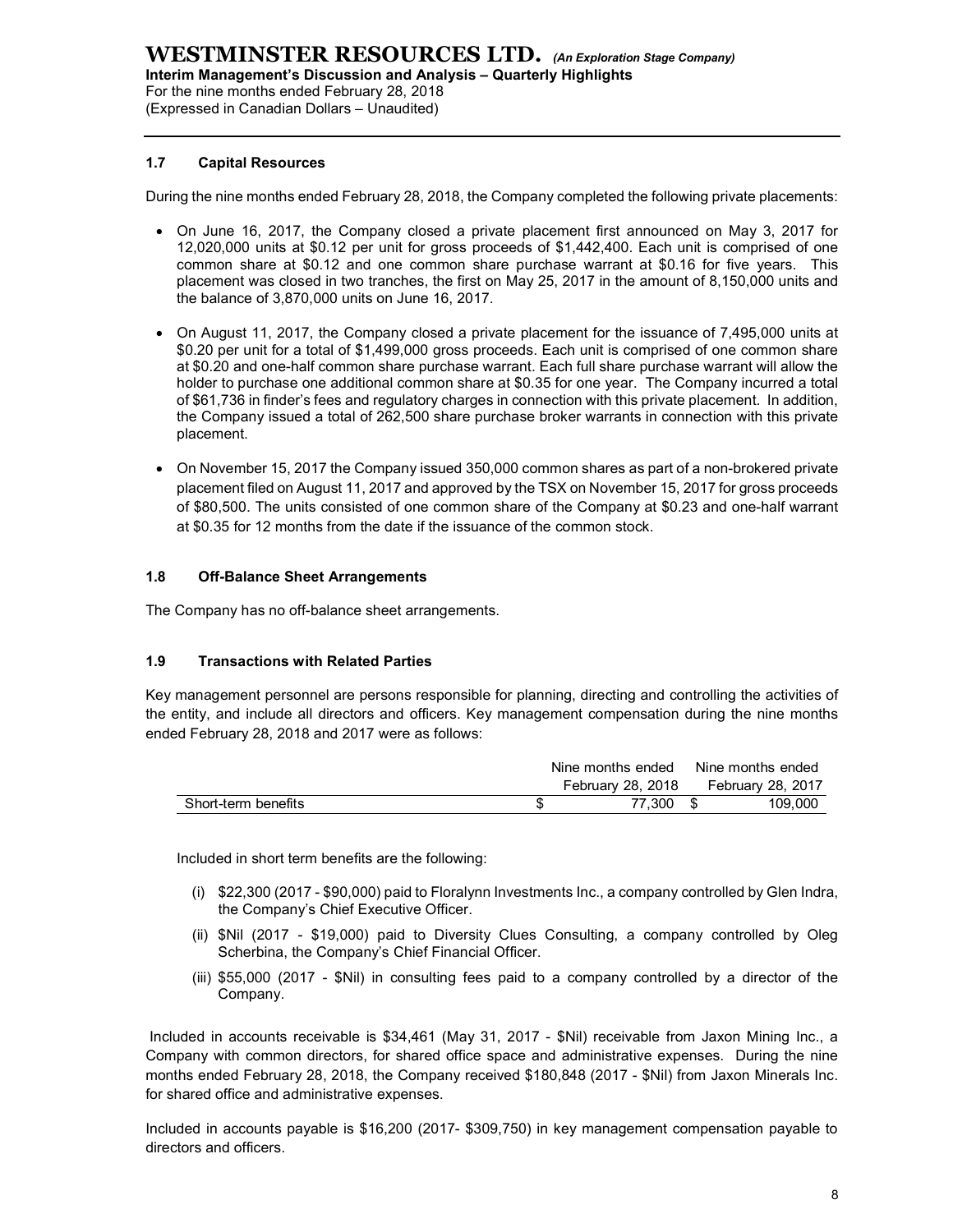(Expressed in Canadian Dollars – Unaudited)

#### 1.10 Proposed Transaction

On September 12, 2017, the Company entered into a binding Letter of Intent dated September 4, 2017 with Latin Resources Limited ("Latin") (ASX: LRS) to acquire a 100% interest in the Ilo Norte and Ilo Este copper projects, (the "Projects") located in southern Peru. Latin is at arms' length to the Company. A Definitive Agreement was subsequently signed on February 13, 2018.

The Projects comprise a number of concessions totalling over 36,000 hectares located in the highly prospective coastal IOCG/Porphyry Copper belt of Southern Peru. Latin has carried out exploration drilling and has successfully demonstrated substantial upside for development of the Projects. Within 100 km of the Projects, the region is the source of around half of Peru's copper production (the world's third largest copper producing nation).

Upon completion the final acceptance for filing by the TSX-V by effecting the transfer of the Projects, the following terms and conditions will be met:

- Upon signing of the Sale Agreement, the issue to Latin of a total of 19,000,000 common shares in the capital of WMR (the "Purchase Shares").
- The Purchase Shares will be placed into voluntary escrow and held until the Concessions representing the Projects have been effectively transferred to WMR or its subsidiary but shall vest with the following milestones:
	- (i) 1,000,000 shares vest 6 months from the date of the Sale Agreement;
	- (ii) 3,000,000 shares vest 12 months from the date of the Sale Agreement; and
	- (iii) 15,000,000 shares vest 18 months from the date of the Sale Agreement.
- A lump sum of USD\$150,000 (Cdn\$ 189,525 paid) on the signing of the Sale Agreement;
- A final payment of USD\$100,000 on the 12-month anniversary of the signing of the Sale Agreement.

Upon completion of the contemplated transaction, Latin Resources will be the largest shareholder of the Company, holding approximately 42% of the issued share capital on an undiluted basis.

The Company will pay a finder's fees in connection with the introduction of Latin and the Projects to the Company, as permitted by TSXV policy.

#### 1.11 Critical Accounting Estimates

The Company's critical accounting judgements are contained in Note 2 to the audited financial statements for the year ended May 31, 2017. The preparation of the Annual financial statements in conformity with International Financial Reporting Standards ("IFRS") requires management to make judgments, estimates and assumptions that affect the application of accounting policies and the reported amounts of assets, liabilities, income and expenses. Actual results may differ from these estimates. Estimates and underlying assumptions are reviewed on an ongoing basis. Estimates and underlying assumptions are reviewed on an ongoing basis. Information about critical judgments in applying accounting policies that have the most significant effect on the amounts recognized in the Annual Financial Statements included the following:

#### Impairment assessment

The Company assesses its exploration and evaluation assets for possible impairment if there are events or changes in circumstances that indicate that carrying values of the assets may not be recoverable, at each reporting period. The assessment of any impairment of equipment and exploration and evaluation assets is dependent upon estimates of recoverable amounts that take into account factors such as reserves, economic and market conditions, timing of cash flows, and the useful lives of assets and their related salvage values.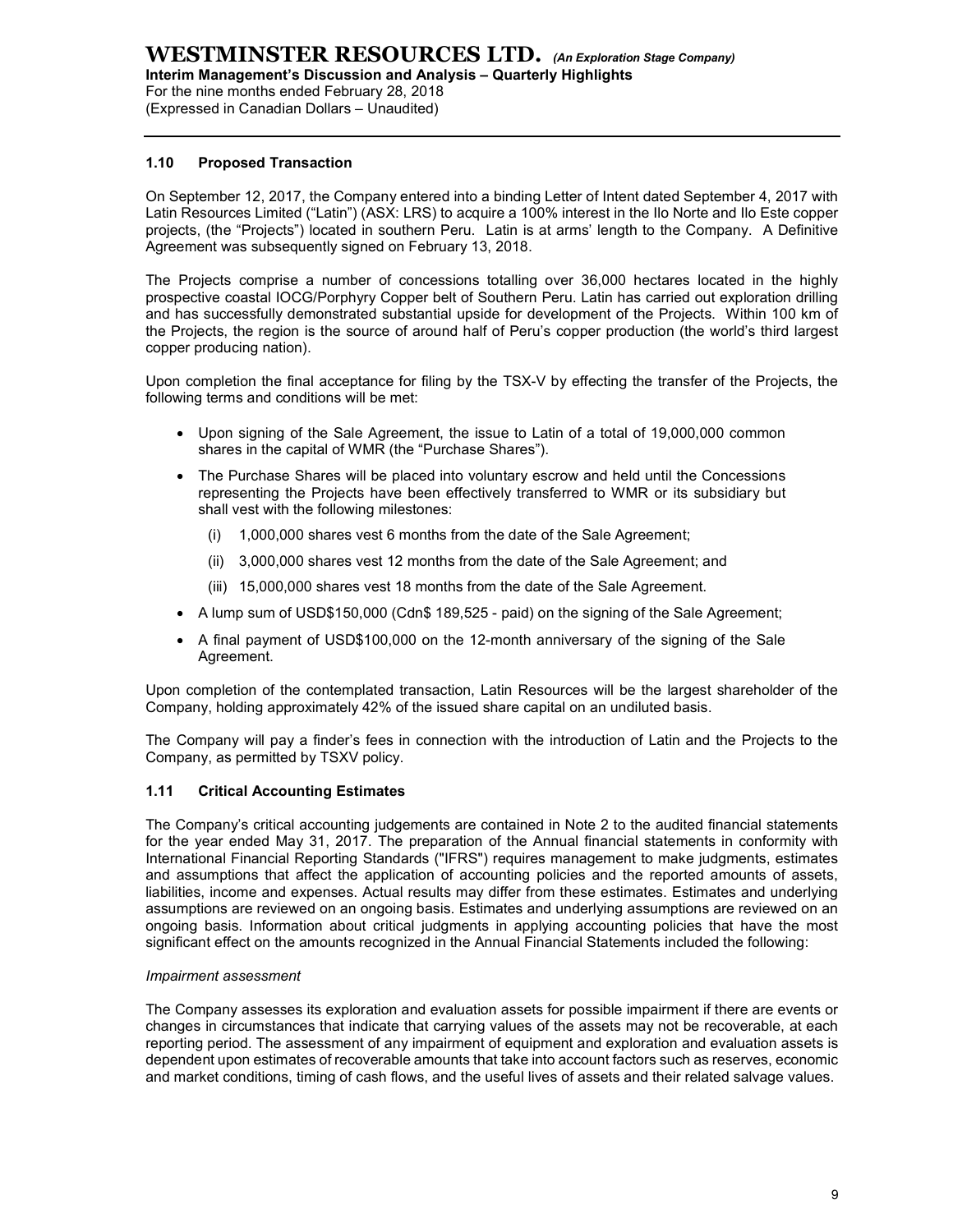Interim Management's Discussion and Analysis – Quarterly Highlights

For the nine months ended February 28, 2018 (Expressed in Canadian Dollars – Unaudited)

#### Recoverability of amounts receivable

The balance in amounts receivable includes value added taxes to be recovered in Mexico. At each financial position reporting date, the carrying amounts of the Company's amounts receivable are reviewed to determine whether there is any indication that those assets are impaired. The Company uses judgment in determining whether there are facts and circumstances suggesting that the carrying amounts of its amounts receivable may exceed the recoverable amount. The Company is corresponding with the Mexican government to recover the Mexican value added tax. However, an impairment was recorded at May 31, 2017 due to uncertainty in collection.

#### Assessment of going concern

The Company uses judgment in determining its ability to continue as a going concern in order to discharge its current liabilities by raising additional financing.

#### Assessment of functional currency

The Company uses judgment in determining its functional currency. IAS 21 The Effects of Changes in Foreign Exchange Rates defines the functional currency as the currency of the primary economic environment in which an entity operates. IAS 21 requires the determination of functional currency to be performed on an entity by entity basis, based on various primary and secondary factors. In identifying the functional currency of the parent and of its subsidiaries, management considered the currency that mainly influences the cost of undertaking the business activities in each jurisdiction in which the Company operates.

#### Assumptions used in the calculation of the fair value assigned to options and warrants

The Black-Scholes option pricing models require the input of subjective assumptions, including expected price volatility, risk – free interest rate, and forfeiture rate. Changes in the input assumptions can materially affect the fair value estimate and the Company's equity reserves.

#### 1.12 Recent Accounting Pronouncements

The following new standards have been issued by the IASB, but are not yet effective:

IFRS 9 Financial Instruments addresses classification and measurement of financial assets. It replaces the multiple category and measurement models in IAS 39 Financial Instruments; Recognition and Measurement for debt instruments with a new mixed measurement model having only two categories; amortized cost and fair value through profit or loss. Requirements for financial liabilities are largely carried forward from the existing requirements in IAS 39 except that fair value changes due to credit risk for liabilities designated at FVTPL are generally recorded in other comprehensive income/loss. The effective date of this new standard will be for periods beginning on or after January 18, 2018 with early adoption permitted. The Company has not yet assessed the impact of this standard or determined whether it will adopt earlier.

IFRS 16 Leases specifies how an issuer will recognize, measure, present and disclose leases. The standard provides a single lessee accounting model, requiring lessees to recognize assets and liabilities for all leases unless the lease term is twelve months or less, or the underlying asset has an insignificant value. Lessors continue to classify leases as operating or finance, with IFRS 16's approach to lessor accounting substantially unchanged from its predecessor, IAS 17 Leases. IFRS 16 was issued in January 2016 and applies to annual reporting periods beginning on or after January 1, 2019. The Company has not yet assessed the impact of this standard or determined whether it will adopt earlier.

#### 1.13 Financial Instruments and Other Instruments

The Company has designated its cash and marketable securities as FVTPL; deposits, as held-to-maturity; and accounts payable and loans payable, as other financial liabilities.

The carrying values of current deposits and accounts payable approximate their fair values due to the shortterm maturity of these financial instruments. The fair value of the non-current deposits also approximates its carrying value.

The Company's risk exposure and the impact on the Company's financial instruments are summarized below.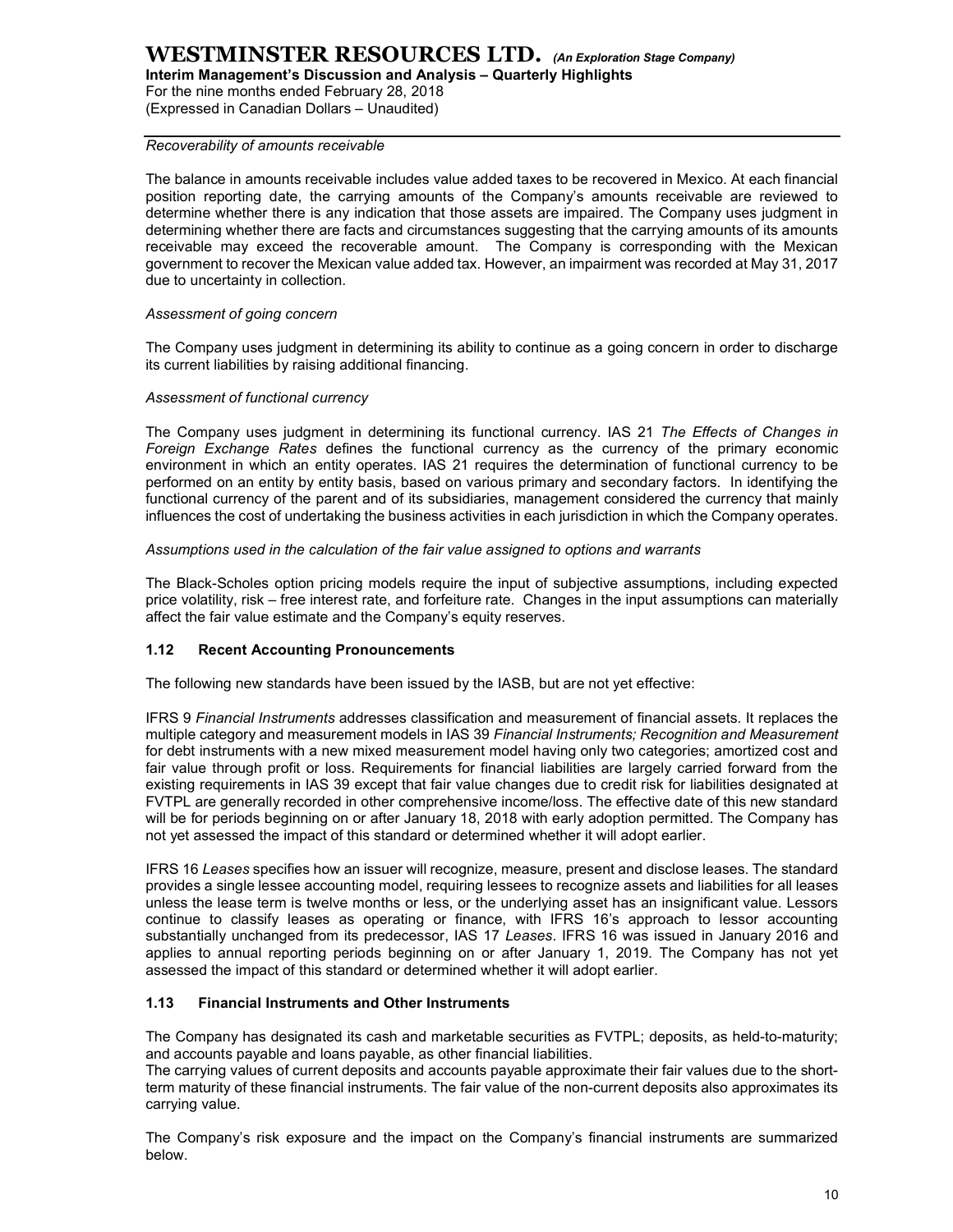For the nine months ended February 28, 2018 (Expressed in Canadian Dollars – Unaudited)

a) Credit Risk

Credit risk is the risk that one party to a financial instrument will cause a financial loss for the other party by failing to discharge an obligation. The Company is exposed to credit risk with respect to its cash, amounts receivable and deposits. The Company limits exposure to credit risk by maintaining its cash and deposits with major financial institutions. The Company is not exposed to significant credit risk on its amounts receivable as the entire balance is due from government agencies.

b) Market Risk

Market risk is the risk that the fair value of, or future cash flows from, the Company's financial instruments will significantly fluctuate due to changes in market prices. The value of financial instruments can be affected by changes in interest rates, foreign currency rates and other price risk.

(i) Interest rate risk

Interest rate is the risk that future cash flows will fluctuate as a result of changes in market interest rates. The company has cash and cash equivalents and loans payable. The Company is not exposed to significant interest rate risk due to the short-term maturity of its monetary current assets and current liabilities.

(ii) Currency risk

The Company is exposed to currency risk to the extent that expenditures incurred by the Company are denominated in currencies other than the Canadian dollar (primarily Mexican pesos). The Company does not manage currency risk through hedging or other currency management tools. Currently, the Company does not have significant exposure to foreign currency risk as the majority of the Company's assets and liabilities are denominated in Canadian dollars as at February 28, 2018.

(iii) Other price risk

Other price risk is the risk that the fair value or future cash flows of a financial instrument will fluctuate due to changes in market prices, other than those arising from interest rate risk or currency risk.

c) Liquidity Risk

Liquidity risk is the risk that the Company will not be able to meet its financial obligations as they fall due. The Company has a planning and budgeting process in place to help determine the funds required to support the Company's normal operating requirements on an ongoing basis. The Company ensures that there are sufficient funds to meet its short-term business requirements, taking into account its anticipated cash flows from operations and its holdings of cash.

As at February 28, 2018, the Company's cash balance was \$763,213 (May 31, 2017 - \$11,410) and management considers this to be sufficient to meet the cash requirements for the Company's administrative overhead, maintaining its E&E assets and continuing with exploration programs on its current projects in the following twelve months, however, the Company will continue to review and consider the merits of raising additional capital in the future to fund future operations.

As at February 28, 2018, the Company maintained a balance of \$181,617 in its accounts payable which were all current.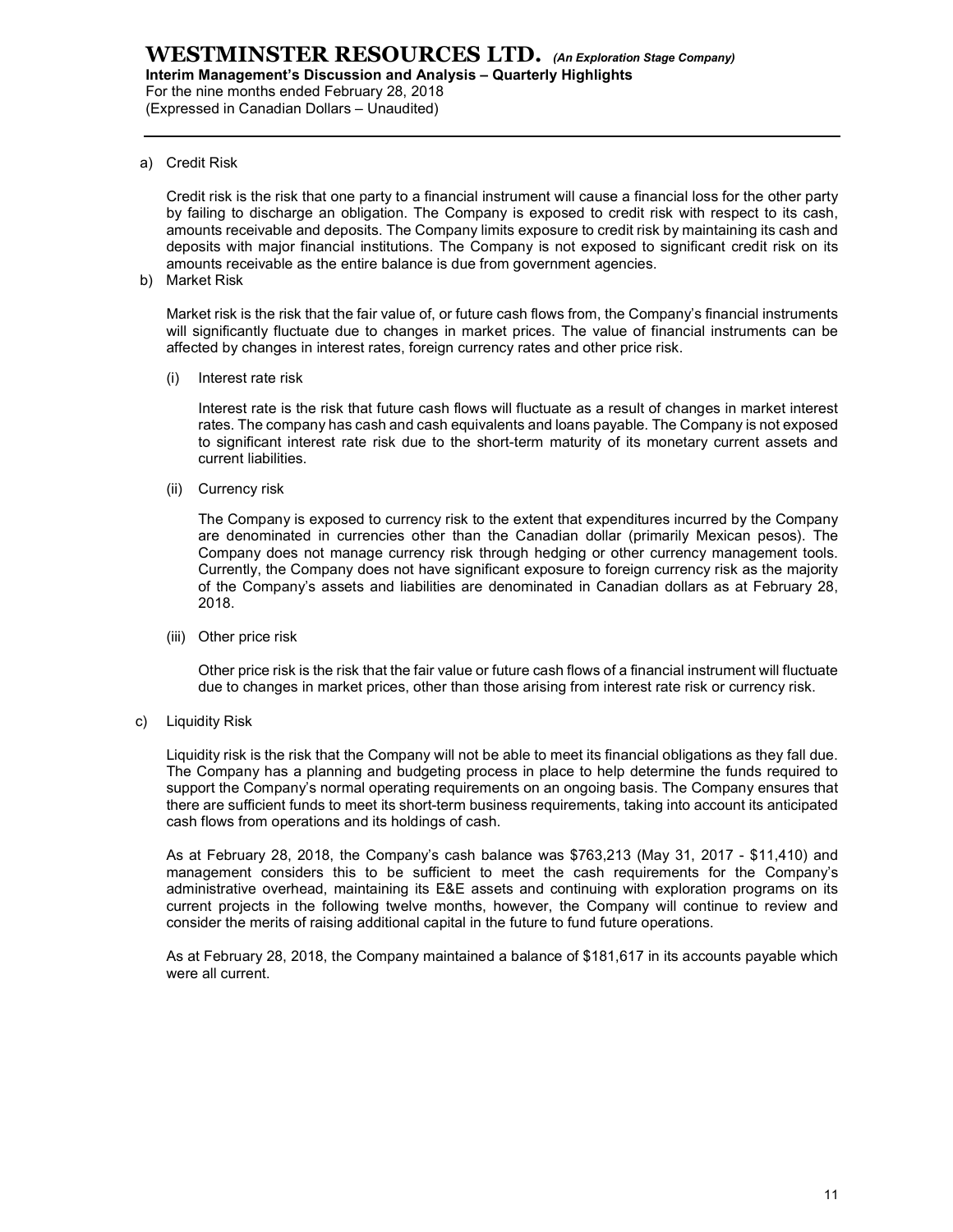#### WESTMINSTER RESOURCES LTD. (An Exploration Stage Company) Interim Management's Discussion and Analysis – Quarterly Highlights

For the nine months ended February 28, 2018 (Expressed in Canadian Dollars – Unaudited)

On July 1, 2016, the Company entered into a new lease agreement for a period of three years, ending June 30, 2019, for a monthly lease payment of \$3,823. On July 1, 2017, the Company moved offices and the new monthly lease payment is \$9,334. In February 2018, yet a new lease agreement was entered into for new larger premises effective May 1, 2018, for a monthly lease payment of \$14,073. The lease commitments for the next three fiscal years are: WESTIMINSTER RESOURCES LTD. (An Exploration Stage Company)<br>
Interim Management's Discussion and Analysis – Quarterly Highlights<br>
Expressed in Canadian Dollars – Unaudited)<br>
Expressed in Canadian Dollars – Unaudited)<br>
Dn Ju WESTIMINSTER RESOURCES LTD. (An Exploration Stage Company)<br>
Interim Management's Discussion and Analysis – Quarterly Highlights<br>
Expressed in Canadian Dollars – Unaudited)<br>
Don July 1, 2016, the Company entered into a new **Contains Stage Company)**<br> **Sights**<br>
The Company moved offices and<br>
The Company moved offices and<br>
In the Sage agreement was entered into<br>
Total<br>
Total<br>
Total<br>
Total<br>
Total<br>
Total<br>
Total<br>
Total<br>
Total<br>
Total<br>
Total<br>
Total<br>

| 2018 |       | ۰D | 32,741  |
|------|-------|----|---------|
| 2019 |       |    | 168,876 |
| 2020 |       |    | 168,876 |
|      | Total | ۰D | 370,493 |

#### 1.14 Capital Management

The Company's policy is to maintain a strong capital base so as to maintain investor and creditor confidence and to sustain future development of the business. The Company's capital is comprised of share capital and loans payable.

There were no changes in the Company's approach to capital management during the year ended May 31, 2017 and for the nine months ended February 28, 2017. The Company is not subject to any externally imposed capital requirements.

#### 1.15 Other MD&A Requirements

#### Disclosure of Outstanding Share Data

The Company filed for the consolidation of the Company's issued and outstanding share capital with the TSX Venture Exchange. The TSX Venture Exchange approved this consolidation on April 27, 2017, and on May 1, 2017 the Company's common shares began trading on the basis of 1 post-consolidation common share for every 10 pre-consolidation common shares. The Company's outstanding options and warrants were adjusted on the same basis (1 for 10) as the common shares, with proportionate adjustments being made to the exercise prices. All shares, options and warrants have been retrospectively adjusted to reflect the share consolidation.

At February 28, 2018 and as at April 26, 2018 there were 25,027,560 outstanding common shares, 1,395,000 outstanding stock options and 16,205,000 share purchase warrants.

#### Risks and uncertainties

The Company is in the business of acquiring, exploring and, if warranted, developing mineral properties, which is a highly speculative endeavour, and the Company's future performance may be affected by events, risks or uncertainties that are outside of the Company's control.

For a detailed discussion on the various risks associated with the Company's industry, business, and other matters, please refer to the Company's annual MD&A for the year ended May 31, 2017, which is filed on the Company's profile on the SEDAR website, www.sedar.com. The Company's management consider the risks disclosed to be the most significant to potential investors of the Company, but not all risks associated with an investment in securities of the Company. If any of these risks materialize into actual events or circumstances or other possible additional risks and uncertainties of which the directors are currently unaware or which they consider not be material in relation to the Company's business, actually occur, the Company's assets, liabilities, financial condition, results of operations (including future results of operations), business and business prospects, are likely to be materially and adversely affected.

In such circumstances, the price of the Company's securities could decline and investors may lose all or part of their investment.